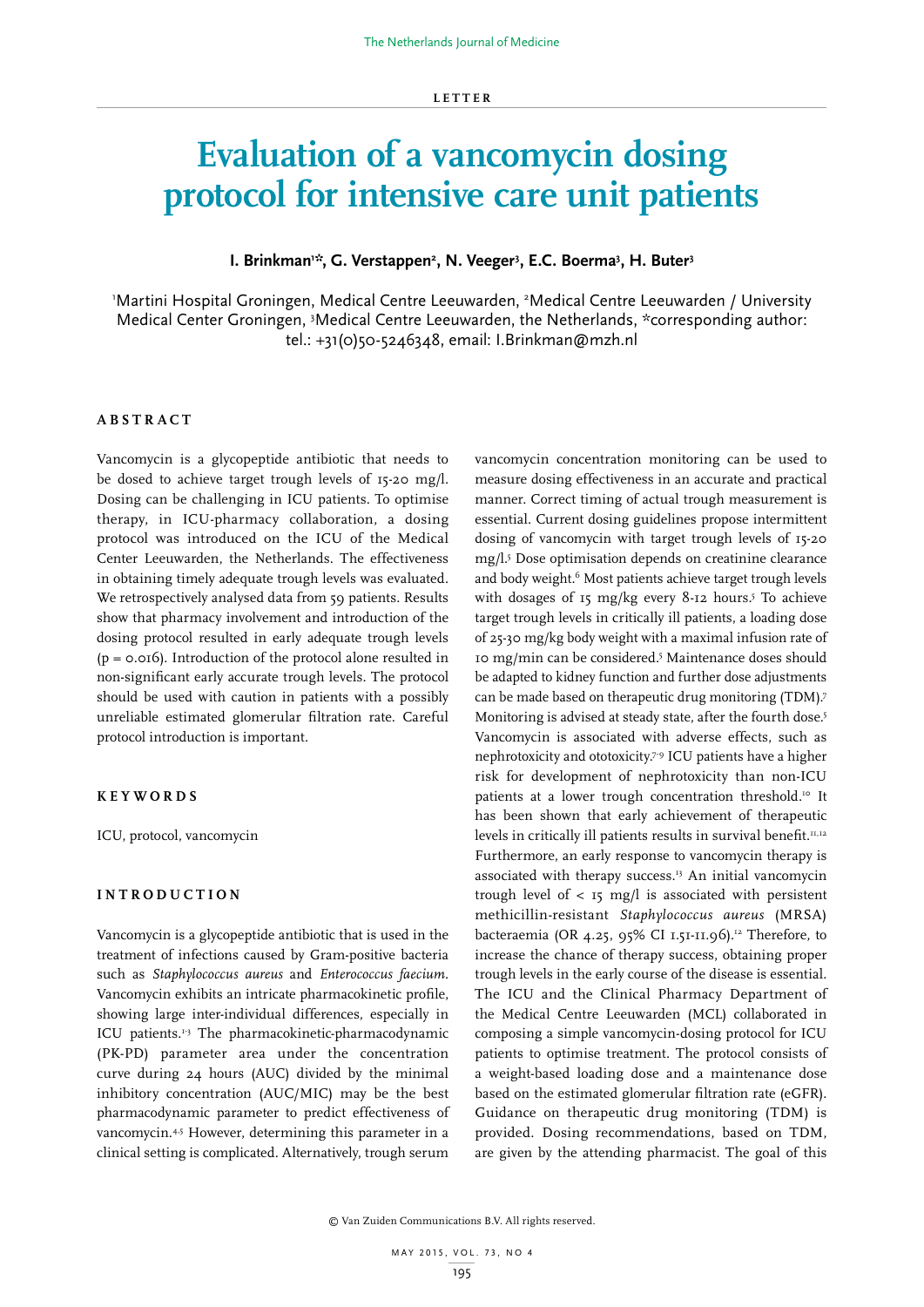protocol is to reach rapid therapeutic trough levels of vancomycin. This study evaluates the efficacy of the dosing protocol in obtaining adequate vancomycin levels (> 15 mg/l) within 48 hours of therapy onset. A one-sided limit of > 15 mg/l was chosen since short-term trough levels of > 15 mg/l are not considered toxic and initial therapeutic failure (levels < 15 mg/l) are deemed more harmful. We also determined the time required to reach therapeutic levels beyond the initial time frame of 48 hours.

### **METHODS**

#### **Study population**

A retrospective study was conducted at the ICU of the Medical Centre Leeuwarden. The ICU unit consists of 22 ICU beds. A search in the ICU Metavision® database was performed for patients receiving vancomycin therapy for at least 48 hours between November 2010 and May 2013. During this period three distinct study phases were identifiable. During the first phase, from November 2010 until November 2011 (group A), the pharmacy was not structurally involved in medication surveillance (e.g. checking the need for various types of TDM). During the second phase from November 2011 until September 2012 (group B), pharmacists were involved daily in medication surveillance. During the third phase from September 2012 until May 2013 (group C), the vancomycin dosing protocol was implemented next to daily medication surveillance. Patients with continuous infusion, single prophylactic doses, trough drawing > 1 hour before next dose and no known trough level were excluded. Trough levels and the time blood was drawn were obtained from the local laboratory Glimms® database. The time of vancomycin dose administration was obtained from the electronic medication administration registration. The following patient characteristics were noted: gender, age, body weight, BMI, estimated glomerular filtration rate (eGFR, ml/min/1.73  $m^2$ , calculated with MDRD) at day 1 of vancomycin treatment, APACHE IV score and length of stay in the ICU and hospital.

#### **Dosing protocol**

Dosing advice in the consensus review by Rybak *et al*. 5 consists of a loading dose of 25-30 mg/kg for seriously ill patients and a maintenance dose of 15-20 mg/kg every 8-12 hours. We adapted this advice with the help of MW-pharm predictions (version 3.80 MediWare, Groningen, the Netherlands) to put together a practical protocol. It consisted of a loading dose of 1500 mg for patients < 70 kg and 2000 mg if > 70 kg, based on actual body weight. The next bi-daily doses were set at fixed times, but the first not earlier than eight hours after the loading dose. The bi-daily doses were 1000 mg for  $eGFR > 50$  ml/min, 750 mg for  $eGFR$ 20-50 ml/min and 500 mg for eGFR < 20 ml/min and

continuous veno-venous haemofiltration therapy (CVVH). The first TDM was performed 20-48 hours after therapy onset. The attending pharmacist made an estimated half-life based dosing recommendation, if necessary supported by MW-pharm prediction, based on initial TDM, targeted at achieving trough levels of 15-20 mg/l. Guidance on new TDM was provided.

## **Data analysis**

In the primary analysis, groups A, B and C were compared to determine the effect of pharmacy involvement and pharmacy involvement plus dosing protocol in obtaining initial (<  $48$  hours) trough levels of > 15 mg/l. An intentionto-treat approach was used. The three groups were also compared to determine at which day of vancomycin therapy a known adequate trough level of > 15 mg/l was achieved. In addition, an 'as treated' analysis was performed to account for protocol non-adherence and for patients from group B who were already treated according to the protocol. All analyses were performed with PASW Statistics version 20.0 (SPSS Inc. Chicago, Illinois, USA).

The nonparametric Mann-Whitney U test was used to compare time of adequate trough serum levels between groups pair wise. The one-way ANOVA and nonparametric Kruskal-Wallis test were used to compare patient characteristics between groups. Categorical data were tested for statistical significance with the  $\chi^2$  or Fisher's exact test where appropriate. Results from hypothesis testing were considered statistically significant at p < 0.05.

## **RESULTS**

A total of 59 patients were included in the study. Patient characteristics and distribution across the three groups are shown in *table 1*.

There was a difference between the three groups in attaining adequate vancomycin trough levels within 20-48 hours, (10% in group A, 29% in B and 60% in C,  $p = 0.016$ ). In groups B and C more patients achieve early adequate trough levels. Comparing pre-intervention group B  $(29%)$  with post-intervention group C  $(60%)$ , a non-significant difference  $(p = 0.07)$  was found. In addition to these categorical data, *figure 1, panel A*, shows individual trough levels across groups A, B and C. When looking beyond the initial 48 hours, groups B and C both achieve adequate vancomycin trough levels earlier in comparison with group A (*figure 2*, p = 0.002). After pharmacist intervention it took an average of 1.8 days for trough levels to reach an acceptable range (< 25 mg/l). No renal replacement therapy was started because of high trough levels. Kidney function loss after vancomycin therapy in group C was assessed. One patient experienced an eGFR deterioration of more than 25% (27%).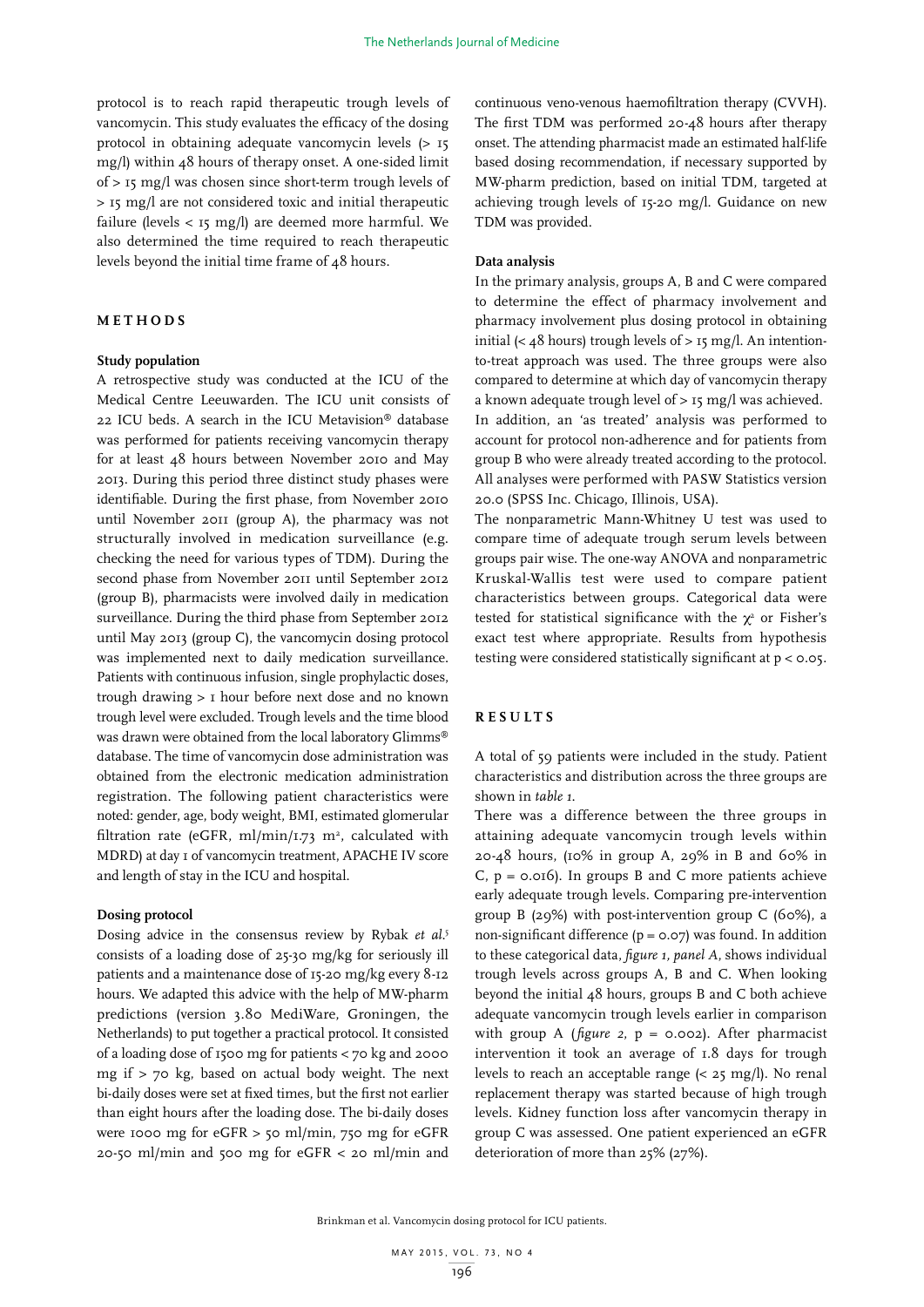|                                        | Pre-surveillance<br>$n = 20$ | Pre-intervention<br>$n = 20$ | Post-intervention<br>$n = q$ | p    |
|----------------------------------------|------------------------------|------------------------------|------------------------------|------|
| Characteristics [median (IQR)]         |                              |                              |                              |      |
| Age (years)                            | $63$ [50-75]                 | 72 [56-77]                   | $63[54-71]$                  | 0.52 |
| Body weight (kg)                       | $84$ [75-96]                 | 84 [73-88]                   | 73 [66-93]                   | 0.4I |
| BMI $(kg/m^2)$                         | $27$ [23-29]                 | $27$ [2I-30]                 | $24 [22-28]$                 | 0.73 |
| eGFR at day $\text{I (ml/min/I,73m²)}$ | $65$ [50-87]                 | 56 [45-89]                   | $65$ [46-117]                | 0.62 |
| <b>APACHE IV</b>                       | $74$ [50-93]                 | 77 [65-92]                   | 85 [65-111]                  | 0.54 |
| Residence ICU (days)                   | $16$ [2-37]                  | $25$ [ $13-38$ ]             | $18 [8-31]$                  | 0.76 |
|                                        |                              |                              |                              |      |
| Male (vs. female)                      | 14 (70%)                     | 12 (60%)                     | II(55%)                      | 0.70 |

**Table 1.** *Patient characteristics comparing group A (pre-surveillance), group B (pre-intervention) and group C (post-intervention)*

BMI = body mass index; eGFR = estimated glomerular filtration rate; APACHE = Acute Physiology and Chronic Health Evaluation, calculated from ICU admission values.

**Figure 1.** *Graphical reproduction of individual trough levels. Panel A: comparison of groups A, B and C ('intention to treat'). Panel B: comparison of patients treated on protocol with patients off protocol ('as treated'). Horizontal lines represent median trough level values within a group. P values are for attainment of adequate vancomycin trough levels. The grey area represents the therapeutic trough range of 15-20 mg/l*



## **As treated**

To study the actual impact of introducing the dosing protocol, treatment misclassification due to protocol non-adherence in group C (*orange triangles in figure 1, panel A*) and protocol use before official introduction in group B needed to be taken into account. Therefore, data from group B and C were pooled and compared based on protocol adherence within the first 48 hours. The results are shown in *figure 1, panel B*. Protocol adherence was defined as administration of the appropriate loading dose and maintenance dose within the first 48 hours, based on body weight and eGFR, respectively. There was a trend towards more timely trough levels in the on-protocol group (60%), compared with the off-protocol group (36%). This difference, however, is not statistically significant ( $p = 0.24$ ) probably due to low patient numbers.

# **DISCUSSION**

This study shows that pharmacist involvement and introduction of a dosing protocol at the ICU improves achievement of timely adequate vancomycin trough levels. Both the number of patients that reach timely therapeutic trough serum levels and the onset of therapeutic levels improved. ICU and pharmacy collaboration is known to optimise care.14

Brinkman et al. Vancomycin dosing protocol for ICU patients.